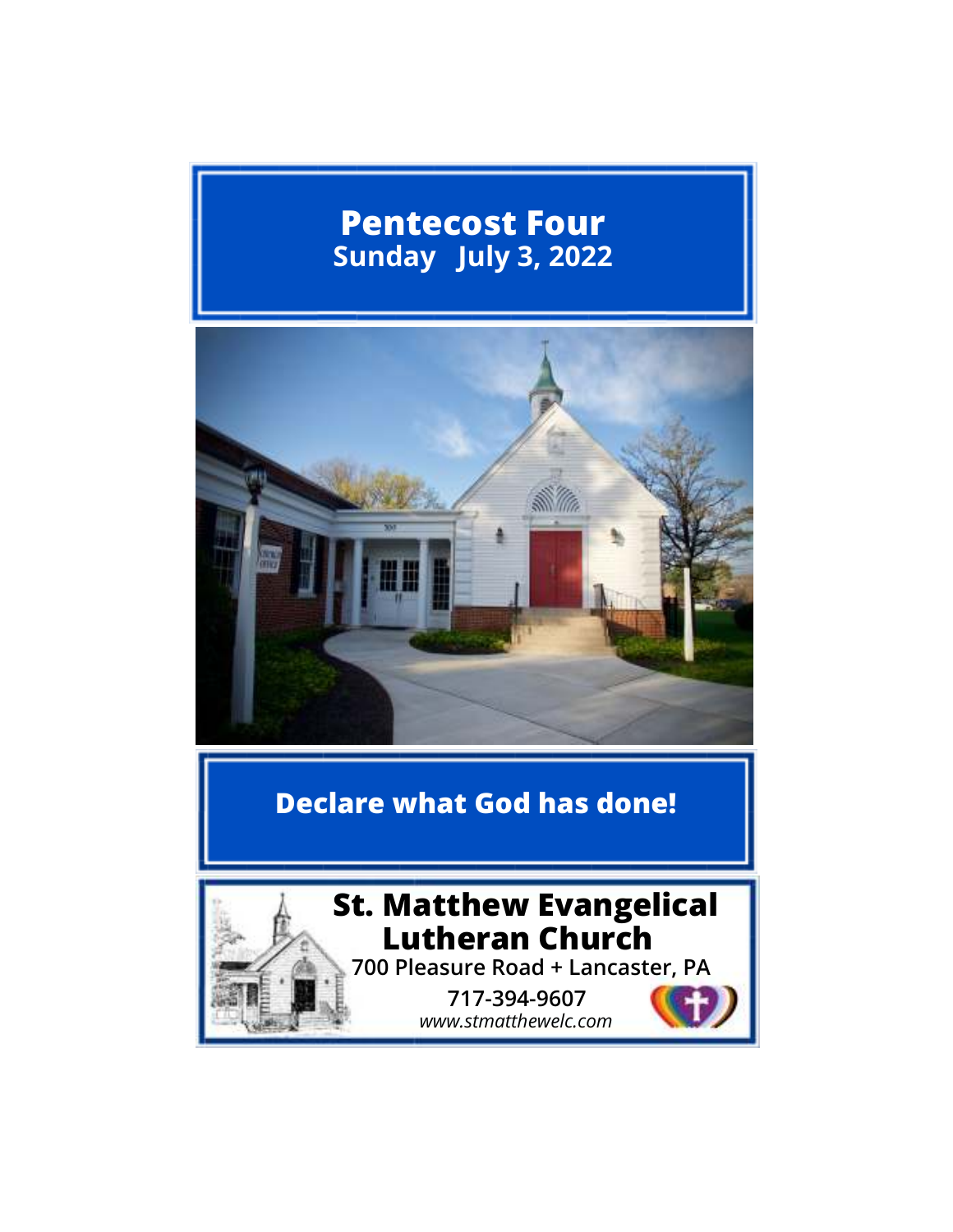## **St. Matthew Evangelical Lutheran Church**  Lancaster, PA *Pentecost Four*  July 3, 2022

*\* Indicates please stand as you are able.* 

 *All may make the sign of the cross, the sign marked at baptism, as the presiding minister begins.* 

**PRELUDE** *More Love, More Power* 

by Jude Del Hierro

### **\*Confession and Forgivenness**

Blessed be the holy Trinity,  $\pm$  one God, whose steadfast love endures forever. **Amen.** Let us confess our sin in the presence of God and of one another.

Merciful God,

**we confess that we have not followed your path but have chosen our own way. Instead of putting others before ourselves, we long to take the best seats at the table. When met by those in need, we have too often passed by on the other side. Set us again on the path of life. Save us from ourselves and free us to love our neighbors. Amen.** Hear the good news! God does not deal with us according to our sins but delights in granting pardon and mercy. In the name of  $+$  Jesus Christ, your sins are forgiven. You are free to love as God loves. **Amen.** 

### **GATHERING**

**\*GATHERING HYMN** *We All Are One in Mission* 

**ELW #576**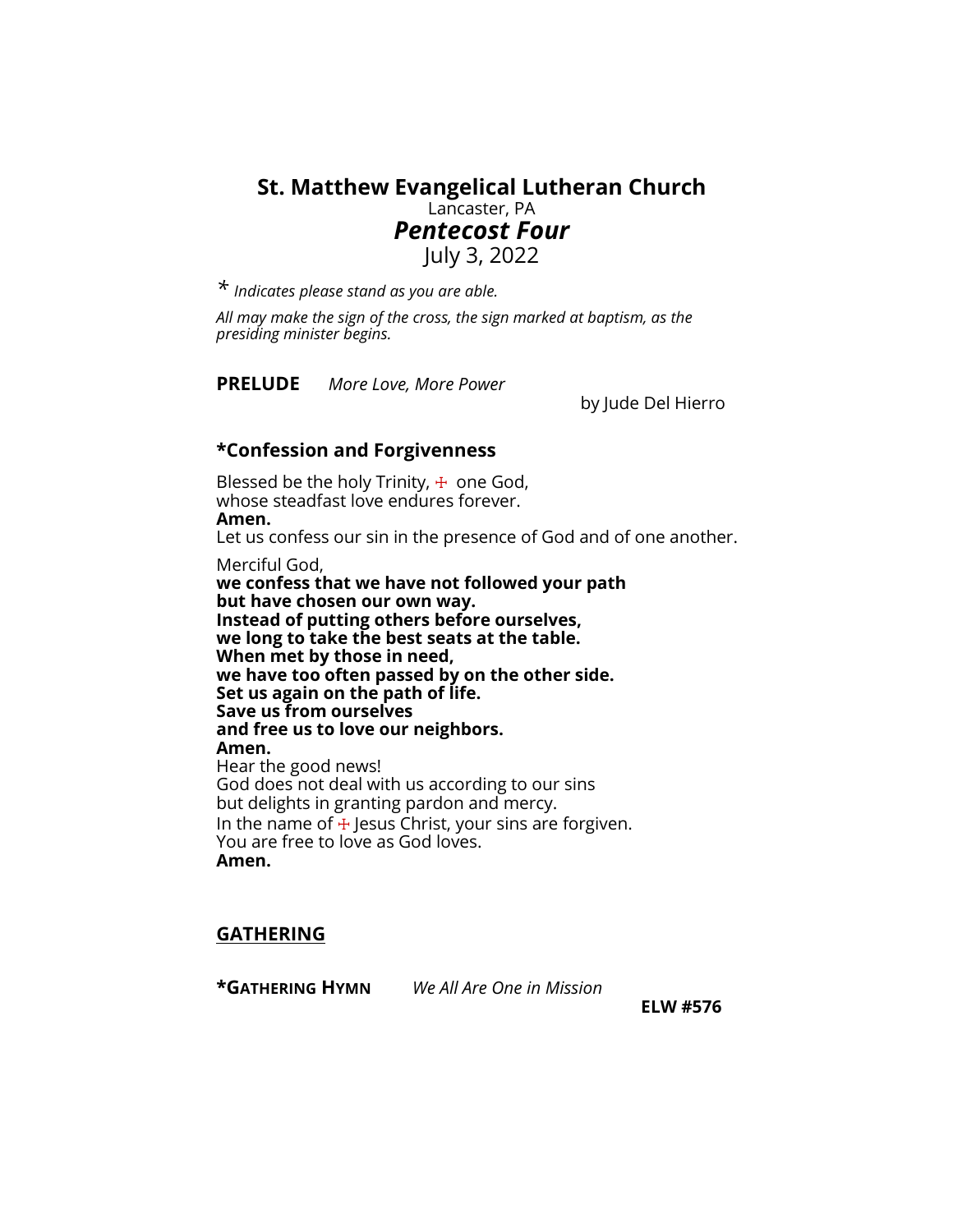#### **\*GREETING**

Pastor: The grace of our Lord Jesus Christ, the love of God, and the communion of the Holy Spirit be with you all.

**People:** *And also with you.* 

*\****Kyrie p.138**

*\****Hymn of Praise** Glory to God…… **p.139** 

#### **\*PRAYER OF THE DAY**

O God, the Father of our Lord Jesus, you are the city that shelters us, the mother who comforts us. With your Spirit accompany us on our life's journey, that we may spread your peace in all the world, through your Son, Jesus Christ, our Savior and Lord. **People:** *Amen.* 

### **WORD**

### **First Reading: Isaiah 66:10-14**

 $10R$ ejoice with Jerusalem, and be glad for her, all you who love her; rejoice with her in joy, all you who mourn over her that you may nurse and be satisfied from her consoling breast; that you may drink deeply with delight from her glorious bosom.

 $12$ For thus says the LORD: I will extend prosperity to her like a river, and the wealth of the nations like an overflowing stream; and you shall nurse and be carried on her arm, and dandled on her knees.

 $13A$ s a mother comforts her child, so I will comfort you; you shall be comforted in Jerusalem.

 $14$ You shall see, and your heart shall rejoice; your bodies shall flourish like the grass; and it shall be known that the hand of the LORD is with his servants, and his indignation is against his enemies.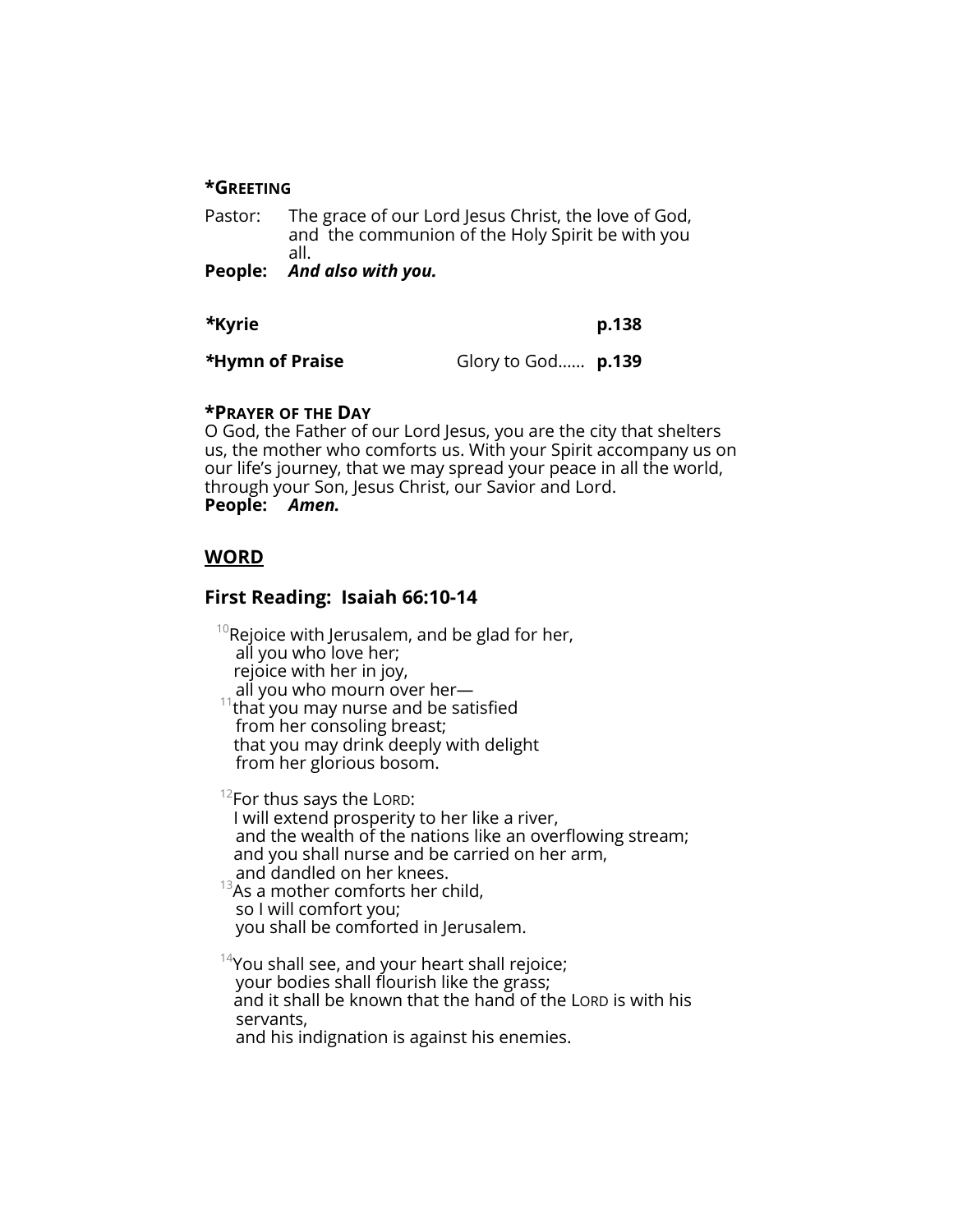Reader: Word of God; Word of Life.  **People:** *Thanks be to God.*

**Psalm: Psalm 66:1-9** Spoken in Unison

**<sup>1</sup>Be joyful in God, all you lands; be joyful, all the earth.** 

**2 Sing the glory of God's name;** 

 **sing the glory of God's praise.** 

**3 Say to God, "How awesome are your deeds! Because of your great strength your enemies cringe before you.** 

**<sup>4</sup>All the earth bows down before you, sings to you, sings out your name."** 

**<sup>5</sup>Come now and see the works of God,** 

 **how awesome are God's deeds toward all people.** 

**<sup>6</sup>God turned the sea into dry land, so that they went through the water on foot,** 

 **and there we rejoiced in God.** 

- **<sup>7</sup>Ruling forever in might, God keeps watch over the nations; let no rebels exalt themselves.**
- **<sup>8</sup>Bless our God, you peoples;**
- **let the sound of praise be heard.**
- **<sup>9</sup>Our God has kept us among the living and has not allowed our feet to slip.**

### **Second Reading: Galatians 6:1-16**

 $1$ My friends, if anyone is detected in a transgression, you who have received the Spirit should restore such a one in a spirit of gentleness. Take care that you yourselves are not tempted.  $\epsilon$ Bear one another's burdens, and in this way you will fulfill the law of Christ. <sup>3</sup>For if those who are nothing think they are something, they deceive themselves. <sup>4</sup>All must test their own work; then that work, rather than their neighbor's work, will become a cause for pride. <sup>5</sup>For all must carry their own loads.

 $^6$ Those who are taught the word must share in all good things with their teacher.

<sup>7</sup>Do not be deceived; God is not mocked, for you reap whatever you sow.  ${}^8$ lf you sow to your own flesh, you will reap corruption from the flesh; but if you sow to the Spirit, you will reap eternal life from the Spirit.  $^{\circ}$ So let us not grow weary in doing what is right, for we will reap at harvest time, if we do not give up.  $\mathrm{^{10}So}$  then, whenever we have an opportunity, let us work for the good of all, and especially for those of the family of faith.

See what large letters I make when I am writing in my own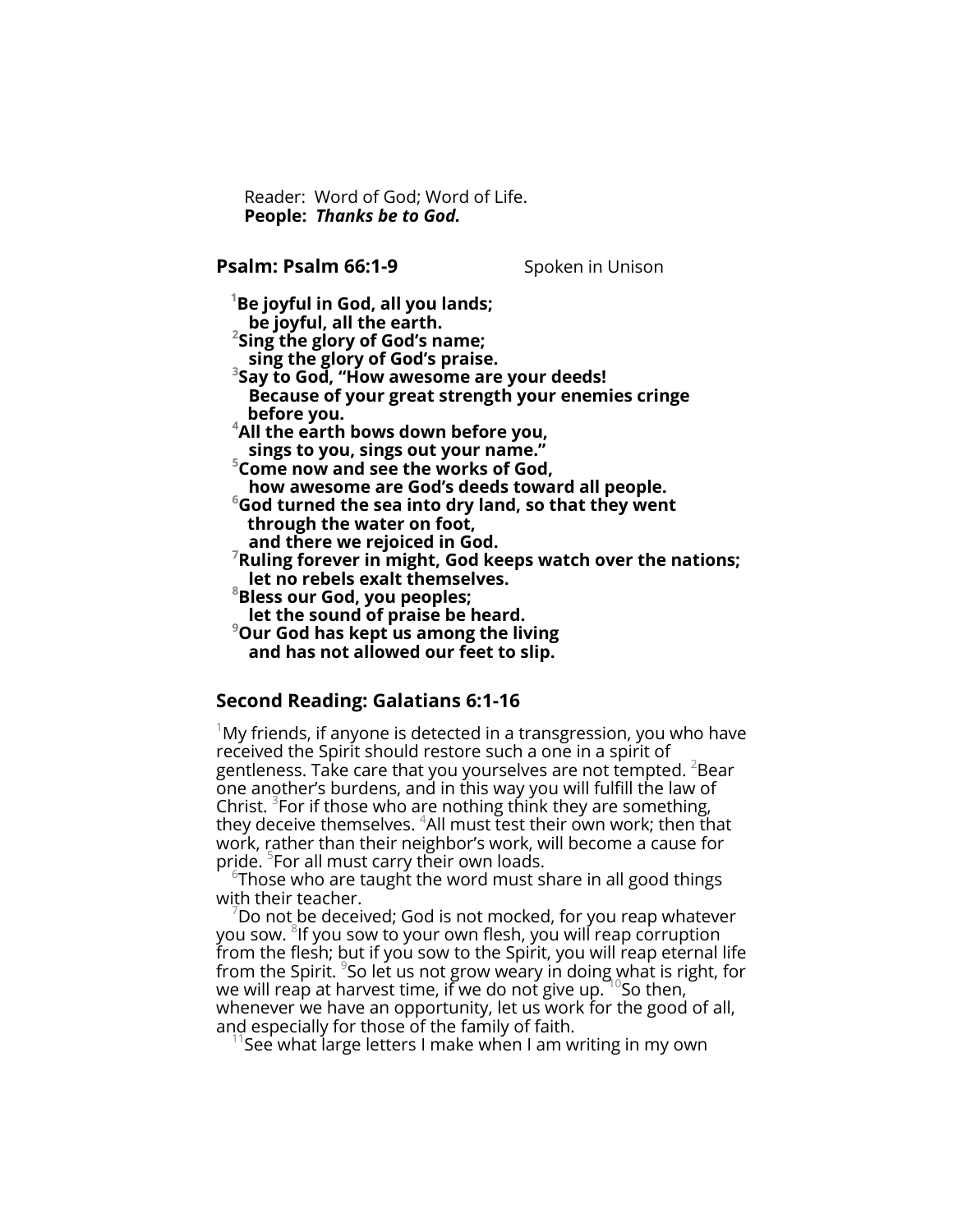hand!  $12$ It is those who want to make a good showing in the flesh that try to compel you to be circumcised—only that they may not be persecuted for the cross of Christ.<sup>13</sup>Even the circumcised do not themselves obey the law, but they want you to be circumcised so that they may boast about your flesh.  $14$ May I never boast of anything except the cross of our Lord Jesus Christ, by which the world has been crucified to me, and I to the world.  $^{15}$ For neither circumcision nor uncircumcision is anything; but a new creation is everything!  $^{16}$ As for those who will follow this rule—peace be upon them, and mercy, and upon the Israel of God.

 Reader: Word of God; Word of Life.  **People:** *Thanks be to God* 

#### **\*Gospel Acclamation p. 142 a**

**Allelluia. Lord, to whom shall we go? You have the words of eternal life. Allelluia. Allelluia.** 

Pastor: The Holy Gospel according to St. Luke **People:** *Glory to you, O Lord.* 

#### **Gospel: Luke 10:1-11, 16-20**

<sup>1</sup>After this the Lord appointed seventy others and sent them on ahead of him in pairs to every town and place where he himself intended to go.  ${}^{2}$ He said to them, "The harvest is plentiful, but the laborers are few; therefore ask the Lord of the harvest to send out laborers into his harvest.  $360$  on your way. See, I am sending you out like lambs into the midst of wolves.  $^{4}_{2}$ Carry no purse, no bag, no sandals; and greet no one on the road.  $5$ Whatever house you enter, first say, 'Peace to this house!' <sup>6</sup>And if anyone is there who shares in peace, your peace will rest on that person; but if not, it will return to you.  $^7$ Remain in the same house, eating and drinking whatever they provide, for the laborer deserves to be paid. Do not move about from house to house. <sup>8</sup>Whenever you enter a town and its people welcome you, eat what is set before you;  $^{\circ}$ cure the sick who are there, and say to them, 'The kingdom of God has come near to you.'  $^{10}$ But whenever you enter a town and they do not welcome you, go out into its streets and say,  $11$  Even the dust of your town that clings to our feet, we wipe off in protest against you. Yet know this: the kingdom of God has come near.'"

 $16$  Whoever listens to you listens to me, and whoever rejects you rejects me, and whoever rejects me rejects the one who sent me."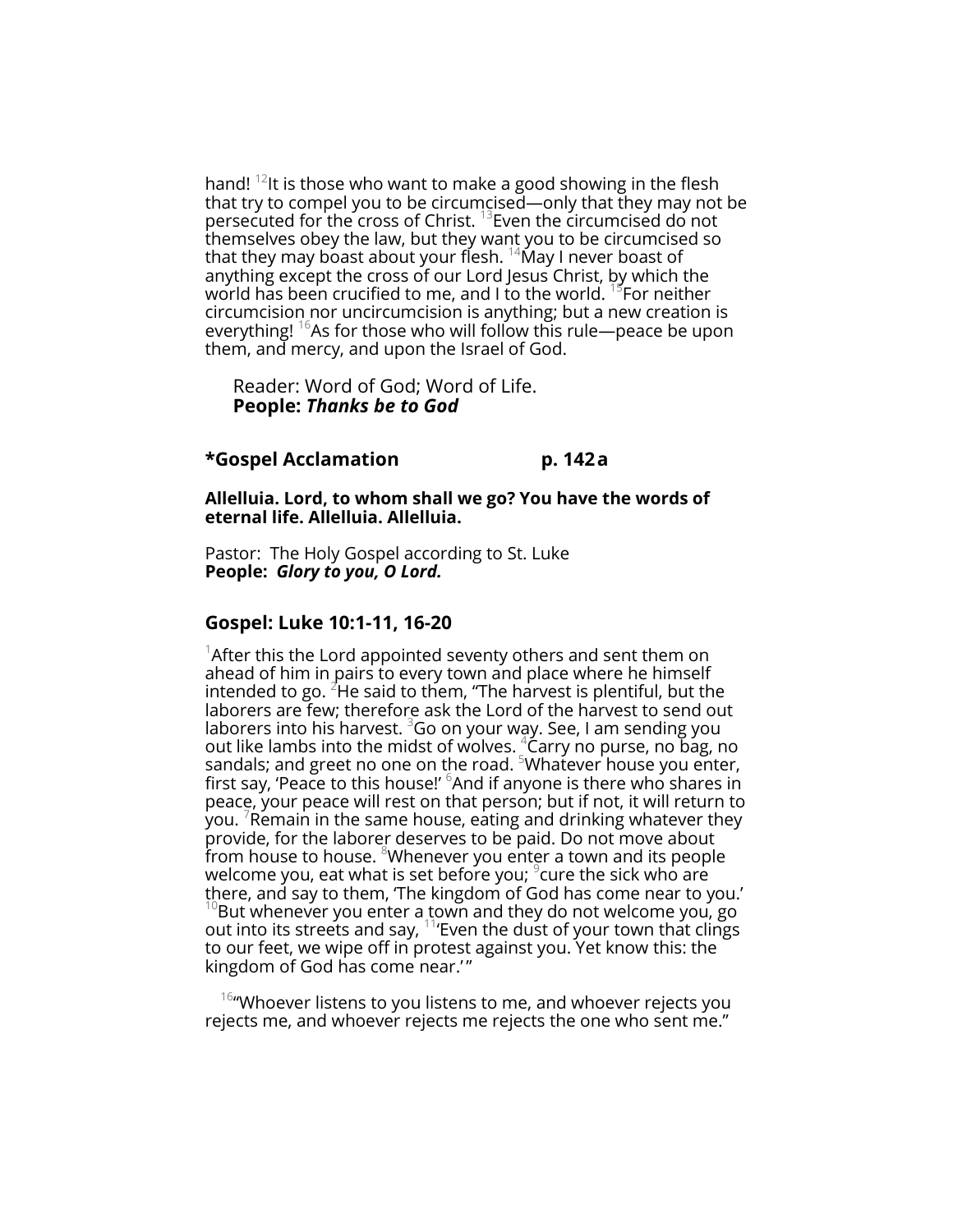$^{17}$ The seventy returned with joy, saying, "Lord, in your name even the demons submit to us!"  $^{18}$ He said to them, "I watched Satan fall from heaven like a flash of lightning.  $19$ See, I have given you authority to tread on snakes and scorpions, and over all the power of the enemy; and nothing will hurt you.  $^{20}$ Nevertheless, do not rejoice at this, that the spirits submit to you, but rejoice that your names are written in heaven."

 Pastor: The Gospel of the Lord  **PEOPLE:** *Praise to you, O Christ.*

**SERMON** 

**\*HYMN OF THE DAY** *To Be Your Presence* 

**ELW #546**

#### **\*APOSTLES' CREED**

*I believe in God, the Father almighty, creator of heaven and earth. I believe in Jesus Christ, God's only Son, our Lord, who was conceived by the Holy Spirit, born of the virgin Mary, suffered under Pontius Pilate, was crucified, died, and was buried; he descended to the dead. On the third day he rose again; he ascended into heaven, he is seated at the right hand of the Father, and he will come to judge the living and the dead. I believe in the Holy Spirit, the holy catholic church, the communion of saints, the forgiveness of sins, the resurrection of the body, and the life everlasting. Amen.* 

#### **PRAYERS OF GOD'S PEOPLE**

*Between each petition the following is said:* 

Asst. Min.: God, of grace, **People:** *Hear our prayer.*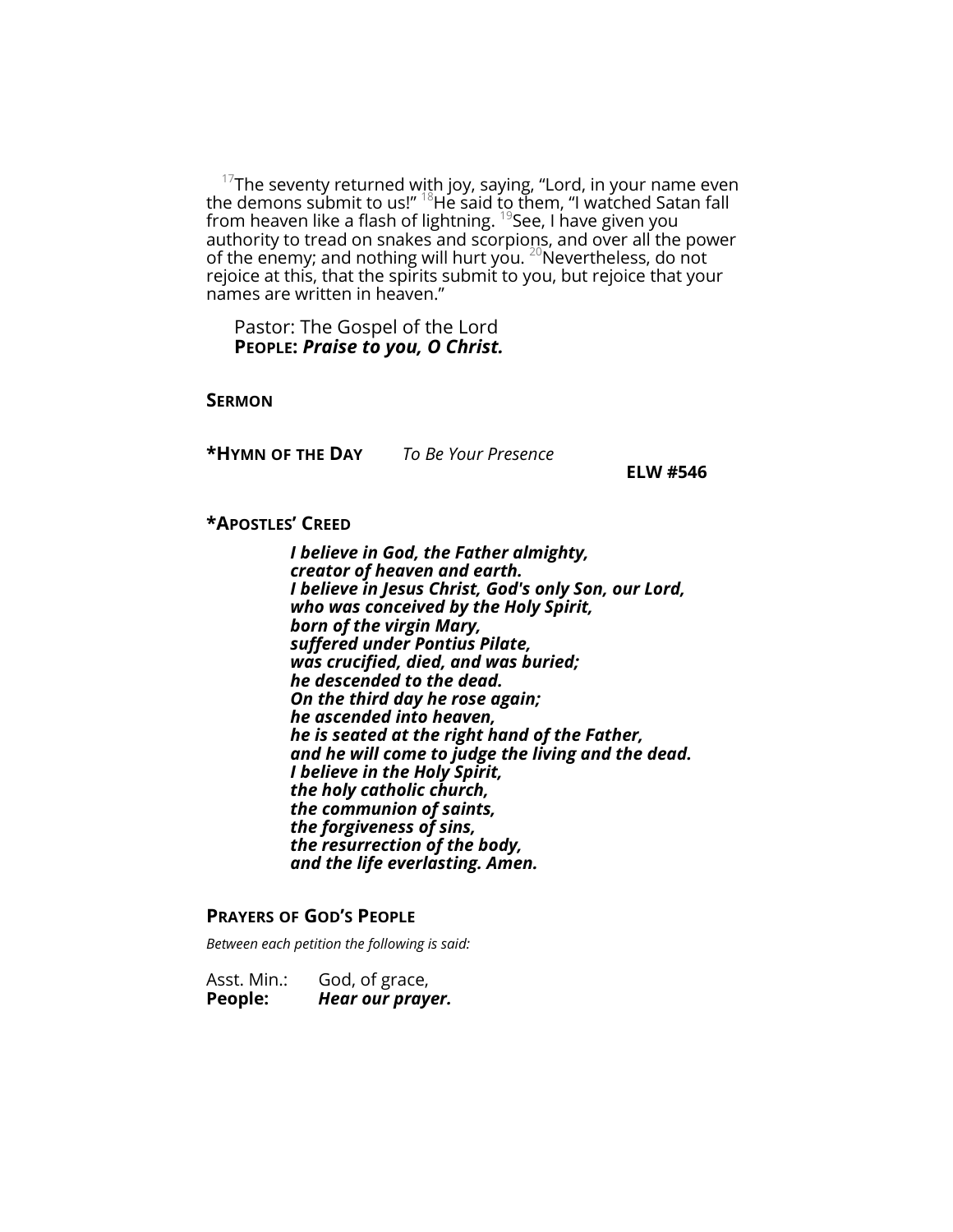Asst. Min.: God of every time and place, in Jesus' name and filled with your Holy Spirit, we entrust these spoken prayers and those in our hearts into your holy keeping. **People:** *Amen.* 

#### **SPECIAL MUSIC**

*GO Light Your World* 

by Chris Rice

#### **PREPARING THE TABLE**

#### **\*OFFERING PRAYER**

God of abundance: you have set before us a plentiful harvest. As we feast on your goodness, strengthen us to labor in your field, and equip us to bear fruit for the good of all, in the name of Jesus. *Amen.*

# \*The Great Thanksgiving p. 144a<br>-

Pastor: The Lord be with you. **People:** *And also with you.* 

Pastor: Lift up your hearts.

**People:** *We lift them to the Lord.*

Pastor: Let us give thanks to the Lord our God.

**People:** *It is right to give our thanks and praise.* 

It is indeed right, our duty and our joy...we praise your name and join their unending hymn:

#### **\*Sanctus p. 144b**

*Holy, holy, holy Lord, God of power and might, heaven and earth are full of your glory. Hosanna. Hosanna. Hosanna in the highest. Blessed is he who comes in the name of the Lord. Hosanna in the highest.*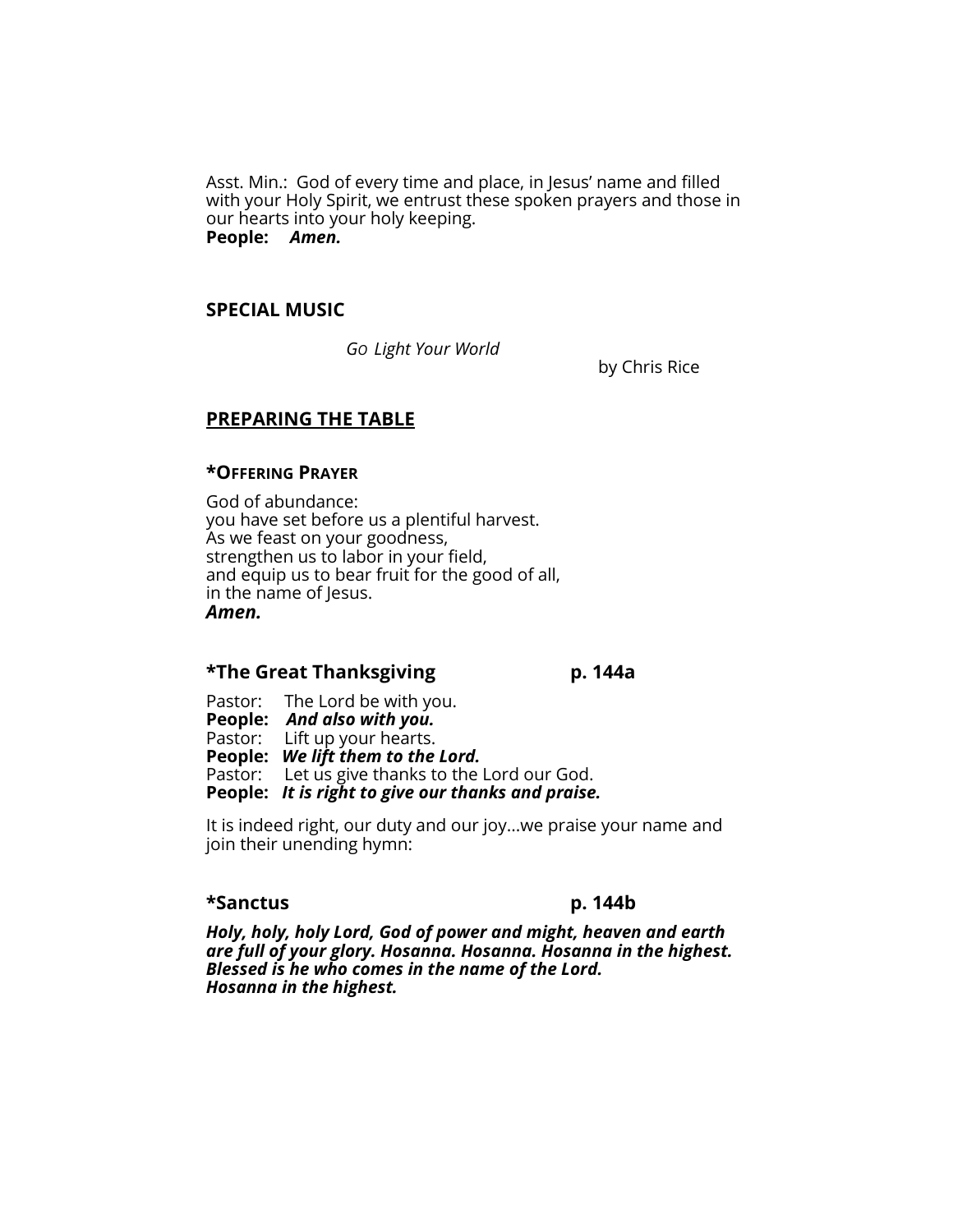**\*Eucharistic Prayer \*Acclamation: p. 145** 

 **Christ has died, Christ is risen, Christ will come again.** 

**\*LORD'S PRAYER** Spoken in Unison *Our Father, who art in heaven, hallowed be thy name, thy kingdom come, thy will be done, on earth as it is in heaven. Give us this day our daily bread; and forgive us our trespasses, as we forgive those who trespass against us; and lead us not into temptation, but deliver us from evil. For thine is the kingdom, and the power, and the glory, forever and ever. Amen.* 

#### **\*INVITATION TO COMMUNION**

In Christ's presence there is fullness of joy. Come to the banquet. **People:** *Thanks be to God.* 

#### **SHARING OF THE SACRAMENT**

#### **\*TABLE BLESSING**

The Body and Blood of our Lord Jesus Christ strengthen you and keep you in his grace. *Amen.* 

#### **\*PRAYER AFTER COMMUNION**

Life-giving God, through this meal you have bandaged our wounds and fed us with your mercy. Now send us forth to live for others, both friend and stranger, that all may come to know your love. This we pray in the name of Jesus. *Amen.*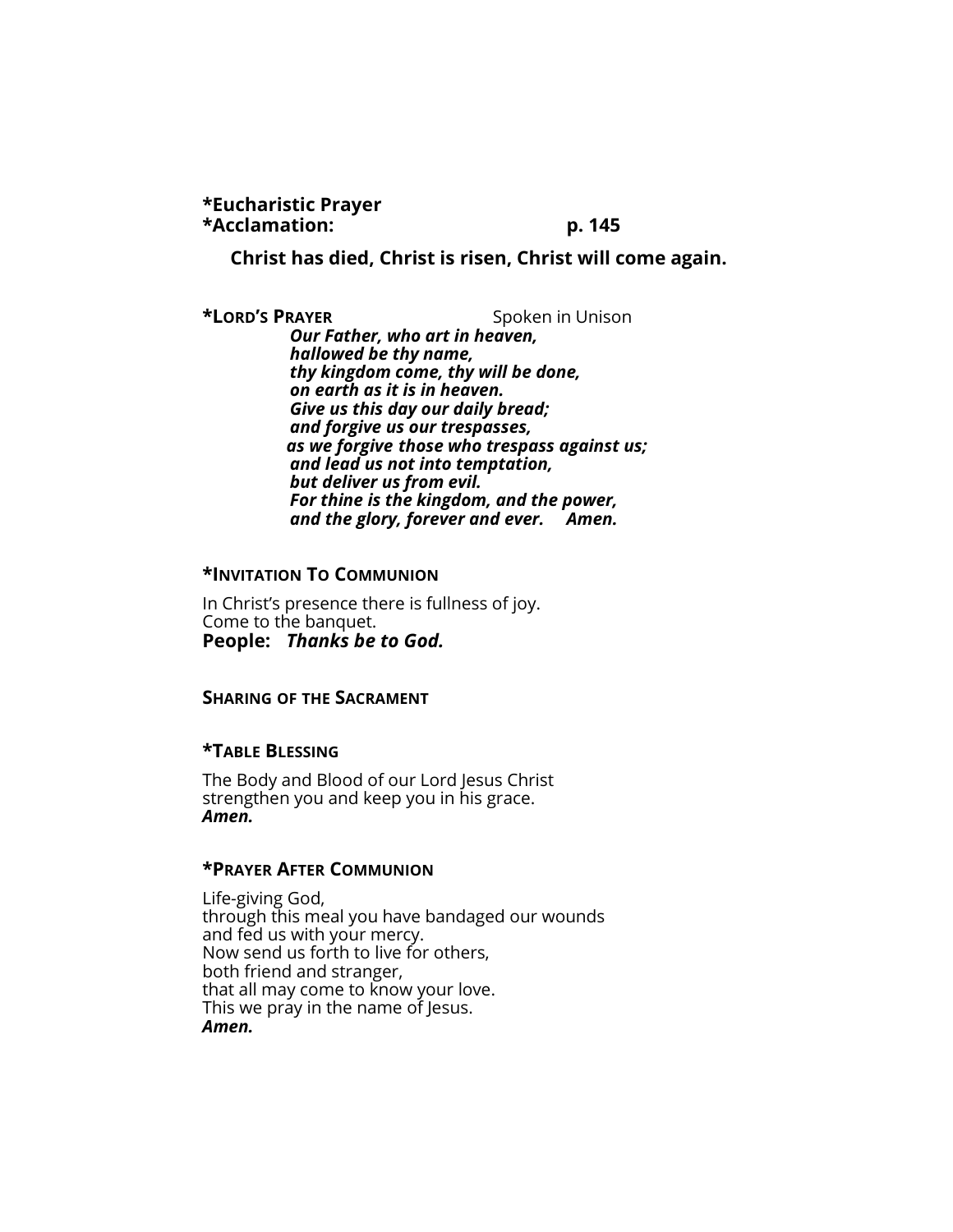#### **\*BENEDICTION**

The God of peace, Father, + Son, and Holy Spirit, bless you, comfort you, and show you the path of life this day and always. *Amen.* 



**ELW #547** 

**\*DISMISSAL**

Go in peace. Love your neighbor. **Thanks be to God.**

**POSTLUDE** *Equip Your Church to Spread the Light* by George Gilbert Stocks

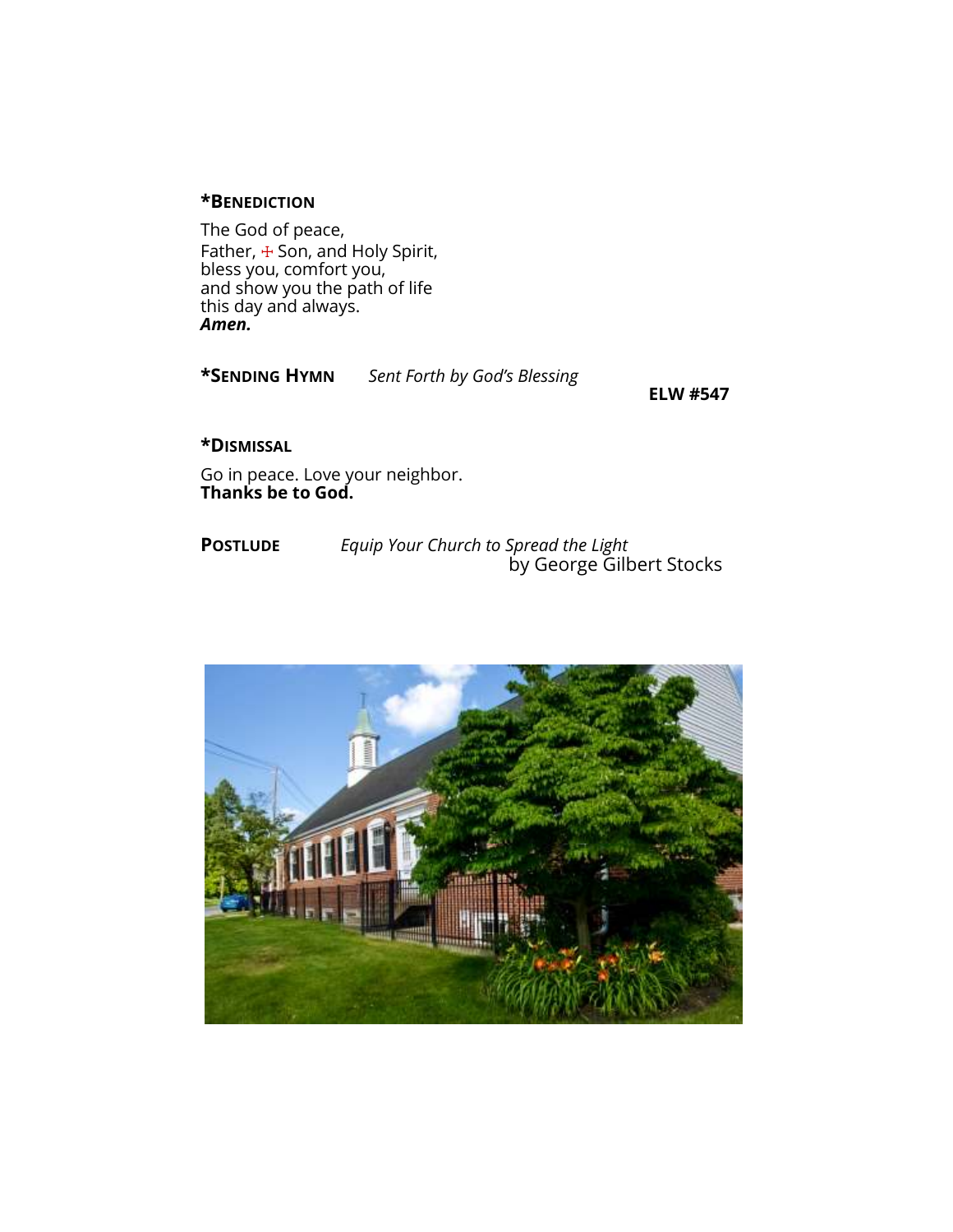# *COMMUNITY MEAL*

*Third Monday of the month at Zion Lutheran, East Petersburg. Prep work on Monday at St. Matthew at 9am. Contact Barb Elsen if you would like to be a part of this vital ministry.* 

# *UPDATE ON SIGHT & SOUND*

*There are now three seats available for the August 2nd, 11:00am performance of David at Sight & Sound Theatre.* 

> *Please let me know if you are interested. Kay Gontner*

|                                                        | **************************                                      |        |
|--------------------------------------------------------|-----------------------------------------------------------------|--------|
| ☆<br>$\frac{1}{\mathcal{N}}$<br>$\frac{1}{\mathbf{r}}$ | <b>BETTER BONES, BETTER BALANCE</b><br>Dr. Tim Kauffman's class | ☆      |
| ☆                                                      | (Tuesdays at 12:00 PM)                                          | ☆<br>☆ |
| ☆☆                                                     | July classes will be held 7/5, 7/12, 7/19 and 7/26              | ☆      |
|                                                        | at St. Matthew.                                                 | ☆      |

\*\*\*\*\*\*\*\*\*\*\*\*\*\*\*\*\*\*\*\*\*\*\*\*\*

# *Weekly Prayer List*

Nancy Bitzer, Earl Elsen, Alicia Morales, Kay Nolt, Mary Rineer, Pam Schultz, and Bob Wimer

*Chancel Flowers Dedications for 2022* 

*Several dates are still available for chancel flowers. Flower dedications are now \$50.*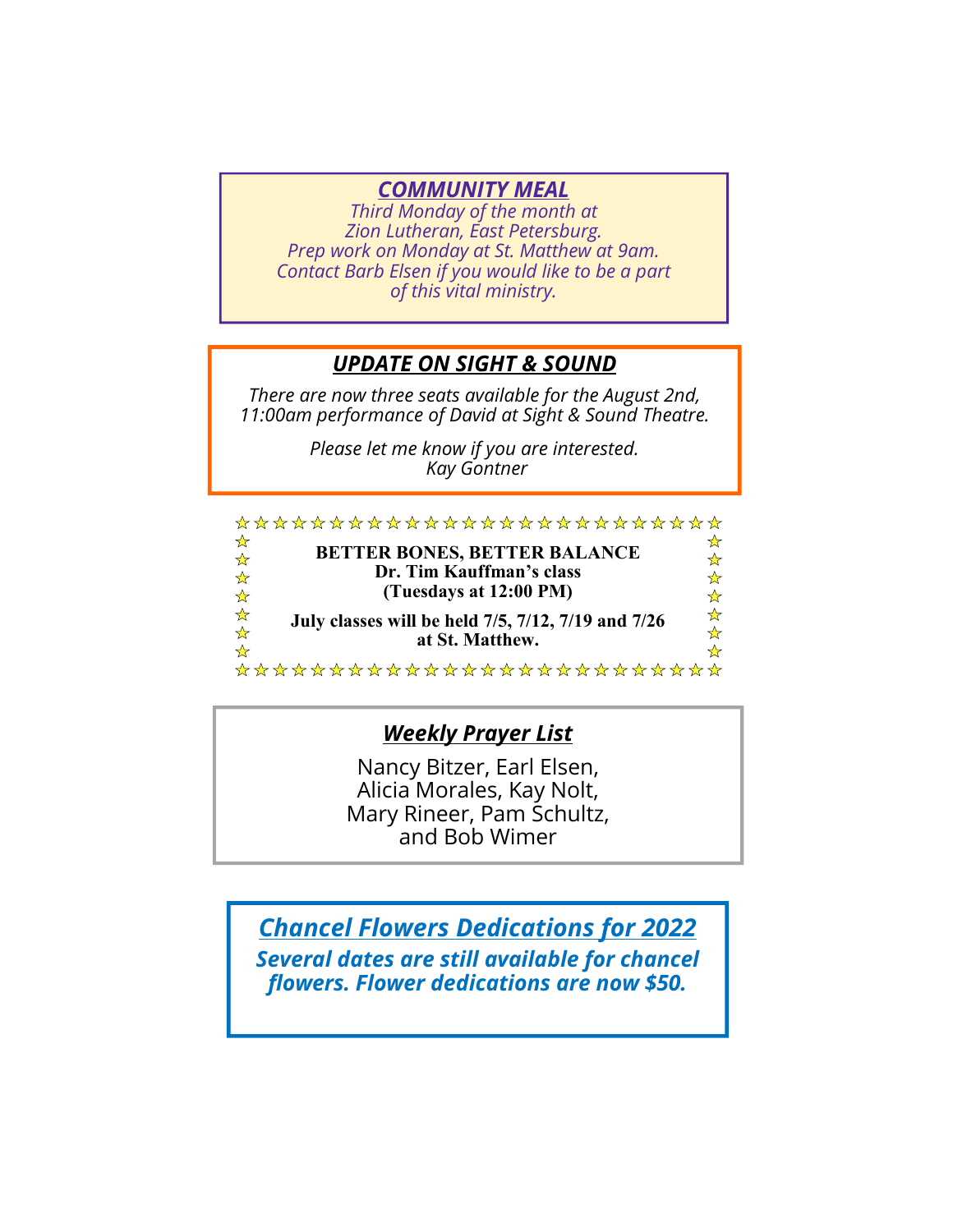

#### **St. Matthew Lutheran Church Statement of Welcome, Affirmation and Full Participation**



Welcome to St Matthew, the little church with a big heart. We are a Reconciling in Christ (Open and Affirming) congregation, so when we say "all are welcome", we really mean it.

We strive to live that out in our actions as well as our words. We publicly and humbly commit to do what it takes to truly be a sanctuary filled with warmth, love, understanding, safety, respect and care for all who enter here.

*(Please see our Full Statement of Welcome, Affirmation and Full Participation on our website: www.stmatthewelc.com. Copies of the Full Statement are also available in the Education and Resources Stand in the Fellowship Hall.)* 

# *At-Home Monthly Prayer List*

Judy Birunas, Jack Bitzer, Nancy Bitzer, Deb Bosch, Carole Castline, Mildred Collins, Richard Kirchoff, Nancy Kline, Linda Martin, Judy Miller, Kay Nolt, George Resh, Jean Schweers and Jack Underkoffler



# **JULY BIRTHDAYS!**

 **7/3 Peg Sampson Mary Miller 7/9 Brenda Ritterpusch 7/15 Donna Kilgore 7/16 Jack Bitzer 7/21 Jeff Auer 7/21 Arlene Volk Kay Gontner**